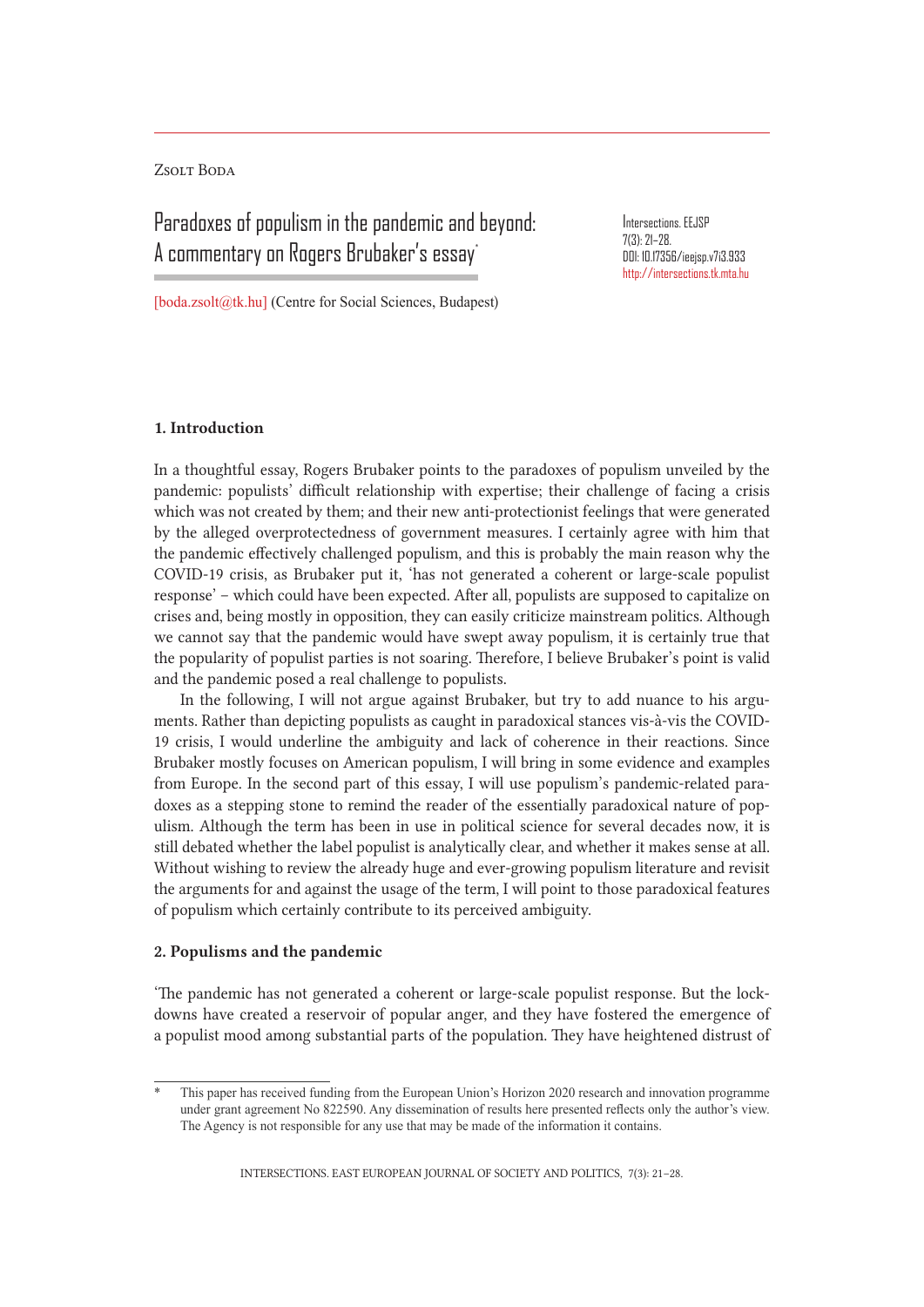expertise, exacerbated antipathy to intrusive government regulation, and amplified skepticism toward elite overprotectiveness' – argues Brubaker. I will come back to the first sentence of the quote later. Let us now have a look at the second part of it: how populist sentiments have been spurred by the pandemic. Since the COVID-19 crisis has, understandably, created a number of uncertainties and questions concerning the origins, the nature and consequences of the illness, and the measures required to combat it, health experts have found themselves at the very focus of public interest and debate. One would have expected a populist backlash against the advent of expert-centered discussions and policy making. And to some extent this indeed happened: anti-mask, anti-lockdown protests have been organized across both the US and Europe; anti-vaccination messages and claims casting doubt on the severity of the disease spread fast on social media. Eberl et al. (2020) found a statistically significant – although rather weak – positive association between faith in COVID-19 conspiracy theories and populist attitudes.

However, these are the voices of a minority, although a not negligible minority. International polls show that the coronavirus is the most important concern of people around the globe, more so than unemployment and poverty.<sup>1</sup> True, discontent with how governments are handling the crisis has grown in many countries, and trust in international health organizations has also shrunk; but this is not the sign of a general anti-elite sentiment, since public confidence in doctors and healthcare workers has increased over the past year.<sup>2</sup> Even the supporters of populist parties acknowledge the related scientific and medical expertise (Michel, 2021).

Therefore, it is indeed difficult to say that we are witnessing a general surge in populist sentiment. On the contrary: Schraff (2020) argues that the collective angst caused by the pandemic generated a 'rally-around-the-flag' effect and increased diffuse support for political institutions. This is not to deny the existence of COVID-related populist sentiment: again, non-negligible parts of society have developed radical attitudes and beliefs about the pandemic, some of which have culminated in conspiracy theories, and these opinions are not harmless. They inform the behavior of people (Stecula & Pickup, 2021) and certainly contribute to uncertainty and hesitation concerning vaccines. International surveys demonstrate that, although the majority of respondents are favorably inclined towards anti-COVID-19 vaccinations, and only a small minority are against vaccines in general, many people are still worried about side effects and are therefore hesitant to be vaccinated. Also, one in three people say they have seen or heard messages discouraging the public from getting a COVID-19 vaccine.<sup>3</sup> Even if only a fraction of the population uphold the craziest conspiracy theories about vaccines, the latter create the ground for more subtly formulated doubts, uncertainties, and perceptions of risk surrounding the rapidly developed new vaccines, and these doubts affect many more people than the members of the hardcore sects.

Interestingly, data show that general populist attitudes are not necessarily incompatible with taking the pandemic seriously. In an international online survey, $4$  we inquired into people's attitudes and emotions concerning the pandemic, and our analysis (in progress) suggests that elements of the populism scale show different types of association with compliance-related attitudes concerning COVID-related measures. For instance, a belief in general

<sup>1</sup> https://www.ipsos.com/en/what-worries-world-january-2021

<sup>2</sup> https://www.ipsos.com/en/covid-19-one-year-global-public-loses-confidence-institutions

<sup>3</sup> https://www.ipsos.com/en/attitudes-covid-19-vaccines

<sup>4</sup> The survey was developed by Agneta Fischer and David Abadi (University of Amsterdam) for the DEMOS project. The survey was executed in May 2020 in Germany, Hungary, the Netherlands, Spain and the UK.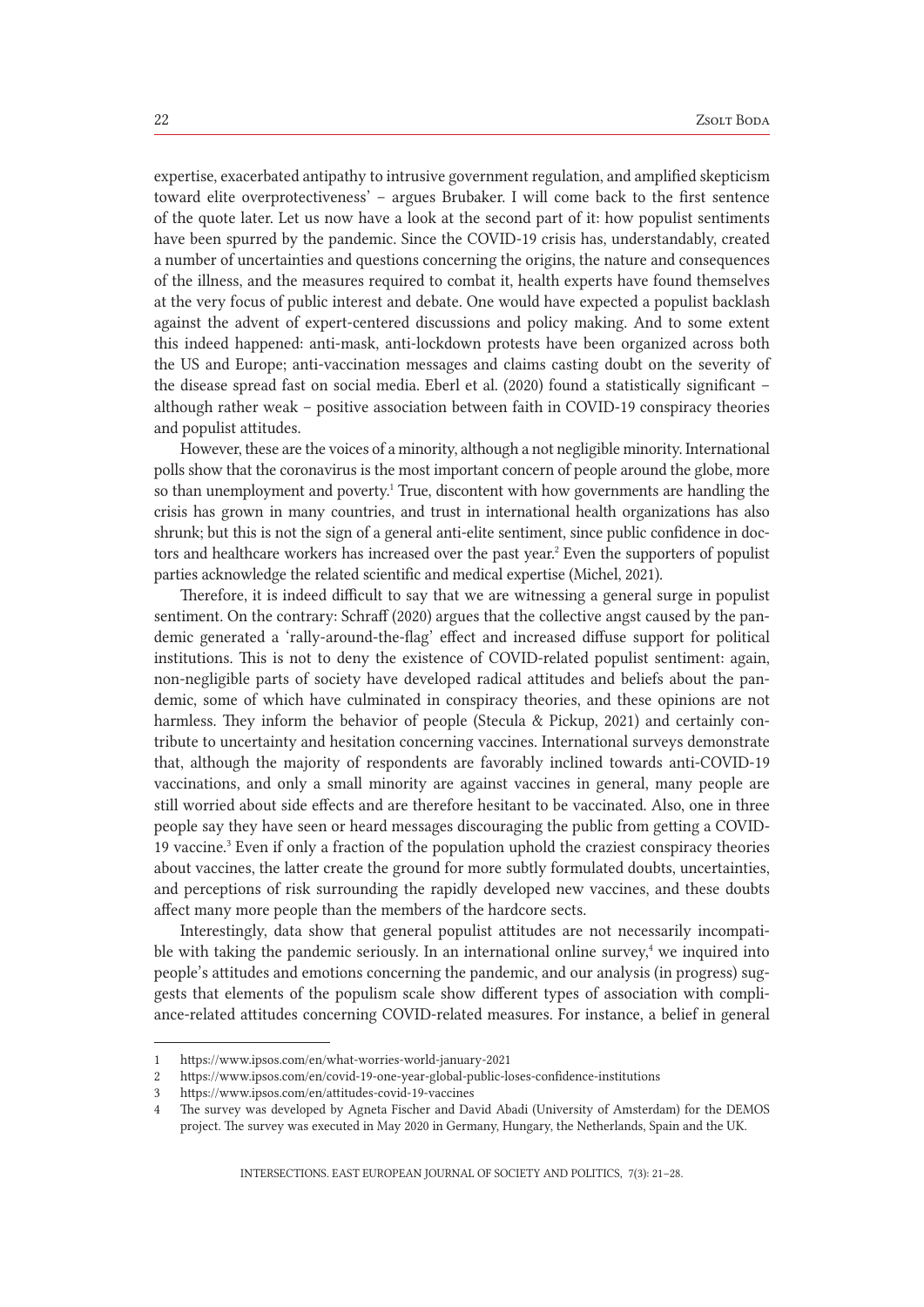conspiracy theories is negatively associated with compliance only in Germany – and has no effect in the remaining countries. More interestingly, populist attitudes have a positive effect on compliance attitudes in each of the studied countries. Populist scales have been in use for more than a decade now, and although different versions exist (see Castanho Silva et al. 2020) they all seek to operationalize populism as a 'thin-centered ideology' (Mudde, 2004) and to capture attitudes of people-centeredness, anti-elitism, and a Manichean outlook on social conflict. Our data show that those who agree more with statements like 'Politicians have to spend time among ordinary people to do a good job,' 'I think politicians usually do not reveal their true motives,' or 'You can tell if someone is a good or a bad person if you know their political views,' more strongly uphold measures about social distancing, mask wearing, etc.

Similarly, studying the compliance attitudes of supporters of populist parties in five European countries, Michel (2020) also found that the attitudes of populist voters concerning compliance with health measures, while otherwise more critical and distrustful of the government, are just as strong as those of the rest of the population. All these results are further illustrations that support Brubaker's point: populism has not generated a coherent response to the pandemic. The populist attitudes of the general public – at least in Europe – do not predict a rejection of safety measures, and some of the related attitudes even seem to have a positive effect on compliance.

In this sense, we should rather talk about populisms in the plural than about populism. While some segments of the population have developed populist sentiments consisting of distrust of the government, anti-elitism, and even hard-core conspiracy thinking, people with stronger-than-average populist attitudes do not necessarily downplay the severity of the crisis and may even be among the most compliant citizens, according to our data.

The same applies to populist actors. A volume edited by Bobba and Hubé (2021) presents the different strategies of European populist parties and politicians as they reacted to, and tried to capitalize on, the pandemic. The conclusion is that these strategies varied between countries and changed over time. Some of these variations and changes were dictated by the nature of the situation: populists in power obviously faced different challenges than those in opposition; the first phase of the pandemic created everywhere a need for national unity, thus populist parties in opposition also voted for necessary measures, but later they tried to come up with their own messages and criticisms of the government. These variations and changes are easy to understand and seem logical: the actual political situation and the actual context of the pandemic obviously generate different answers across countries.

However, other variations and changes seem to be more contingent and show that, instead of being frozen in a paradoxical relationship with expertise, the nature of the crisis, and protectionism, European populist parties and politicians conveyed ambiguous and contradictory messages about these issues.

For instance, some populist politicians even criticized their governments for not being strict enough and not taking experts' warning seriously enough: this was the case, for instance, with Geert Wilders and the Freedom Party in the Netherlands, and Marine Le Pen of the National Rally in France.<sup>5</sup> Wilders even cited WHO experts - allying oneself with supranational expert organizations is quite an unusual move from a populist. In Greece the left-populist Syriza, despite being in opposition, publicly endorsed the government's expert, Prof. Tsiodras. Some incumbent populists took strict lockdown measures in the initial phase of the

<sup>5</sup> The source of this and the following information on populist politicians' reactions is the written and on-line press.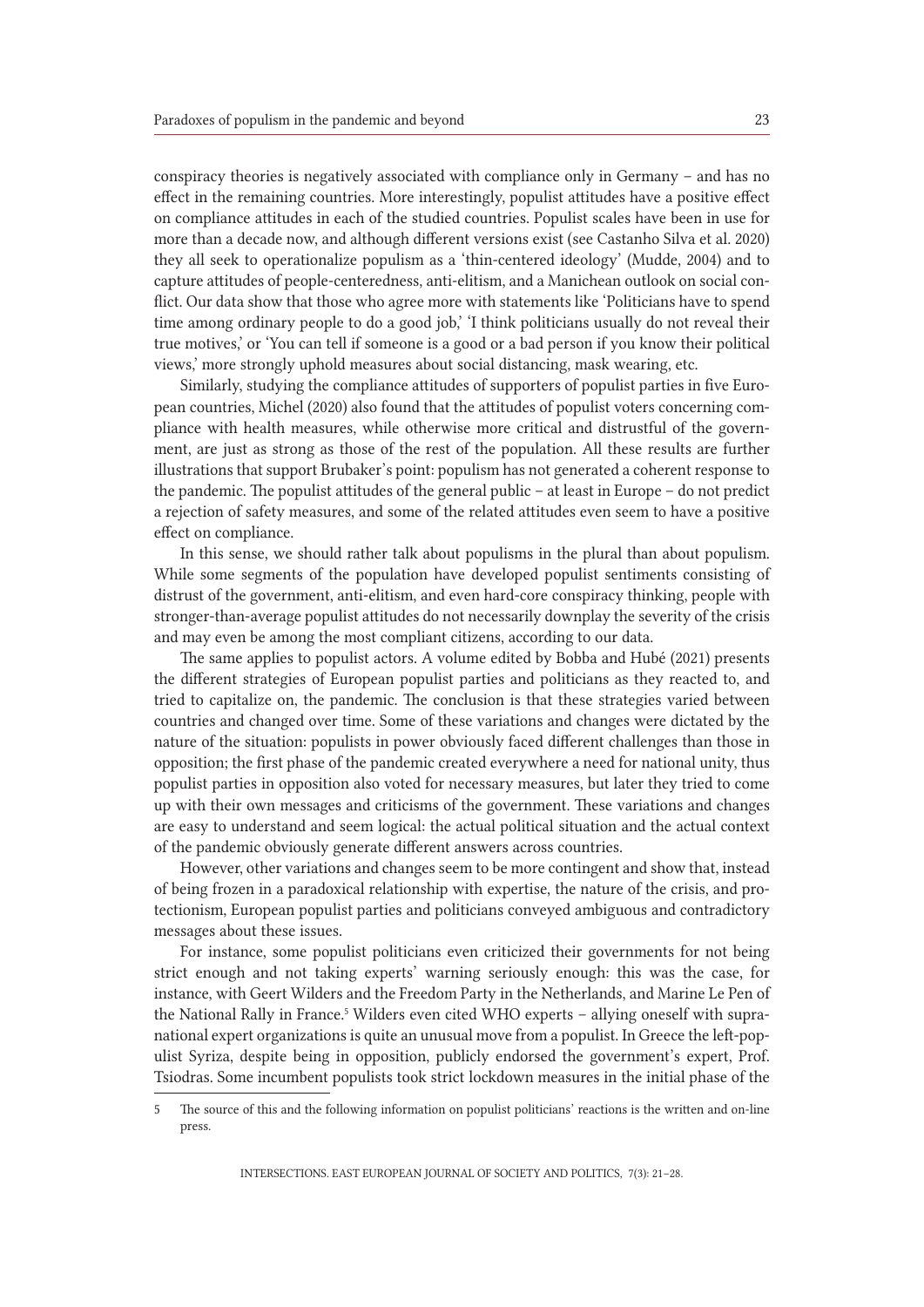pandemic, like Orbán in Hungary, Erdogan in Turkey, and the PiS in Poland. These discourses and measures nicely illustrate the populist expert-paradox put forth by Brubaker: the fact that the pandemic forced populists to give up their anti-elitism, at least vis-à-vis medical experts.

However, the paradox did not prevail consistently, as some populists did not sustain their anti-expertise positions: e.g. in France, Jean-Luc Mélanchon, leader of the populist party Rebellious France, criticized on several occasions the 'omniscience of experts.' Mélanchon, together with Marine Le Pen, also supported a French doctor who first started to advertise chloroquine as a cure, portraying him as a victim of the mainstream medical elite. In Hungary, although experts seem to have informed governmental measures, especially during the first wave of the pandemic, politics became increasingly reluctant to respect expertise. This critical attitude manifested itself both in decisions (e.g. the use of the Chinese vaccine Sinopharm was authorized by the Foreign Minister, not the drug administration authority), and in political communication. PM Orbán himself has been actively communicating, and from the fall of 2020 he started to distance himself from medical experts. People in uniform were always present at the regular press conferences of the operative body, symbolizing the militarization of the crisis. True, the press conferences were led by Cecilia Müller, Chief Medical Officer, but she does not look like the normal caricature of an expert figure; her appearance and communication style resemble that of a stereotypical grandmother. Her colloquial communication style and the vernacular expressions she used earned both sympathy and mockery in public, and she became the subject of many internet memes. Whether she was successful at reaching the population is another question – my point is simply that she fitted into the pandemic-related symbolism employed by the Hungarian government in which expertise did not play a prominent role.

All in all, populist politicians have manifested varied, changing, and sometime clearly paradoxical attitudes towards expertise in Europe too.

Concerning the nature of the crisis, Brubaker argues that populists were surprised by the pandemic as a crisis which had not been created or dominated by them. Therefore, although they usually build on and thrive in times of crises, populists downplayed the medical crisis. Later, they tried to capitalize on the social crisis caused not so much by the illness, but by poor governmental decision-making.

Again the picture is a bit more blurred in Europe. Populists in power, like Orbán or Erdogan, refrained from overemphasizing the crisis, but this was not a coherent pattern: in Spain Podemos, instead of downplaying the seriousness of the pandemic, used it as an opportunity to advance its health policy agenda. As shown above, populists in opposition often took up a strict stance regarding the pandemic, criticizing their governments for not taking it seriously enough. A common technique used by several right-wing populists (such as Marine Le Pen and Matteo Salvini) was to trying to aggrandize the crisis, presenting it as a dangerous manifestation and consequence of immigration and neoliberal globalization. In this interpretive frame, the pandemic appears as the first horseman of the coming Apocalypse, fueled by liberalism, globalization, and the free movement of people.

At the same time, Brubaker is right in stressing that populists tried to capitalize on the social crisis unfolding from the enduring lockdowns. At some point, Geert Wilders in the Netherlands changed position, and instead of criticizing the government for the inadequacy of its health measures complained about the disastrous consequences of social restrictions. In a similar vein, Salvini in Italy has been vacillating between criticizing the government for too many and not enough lockdowns.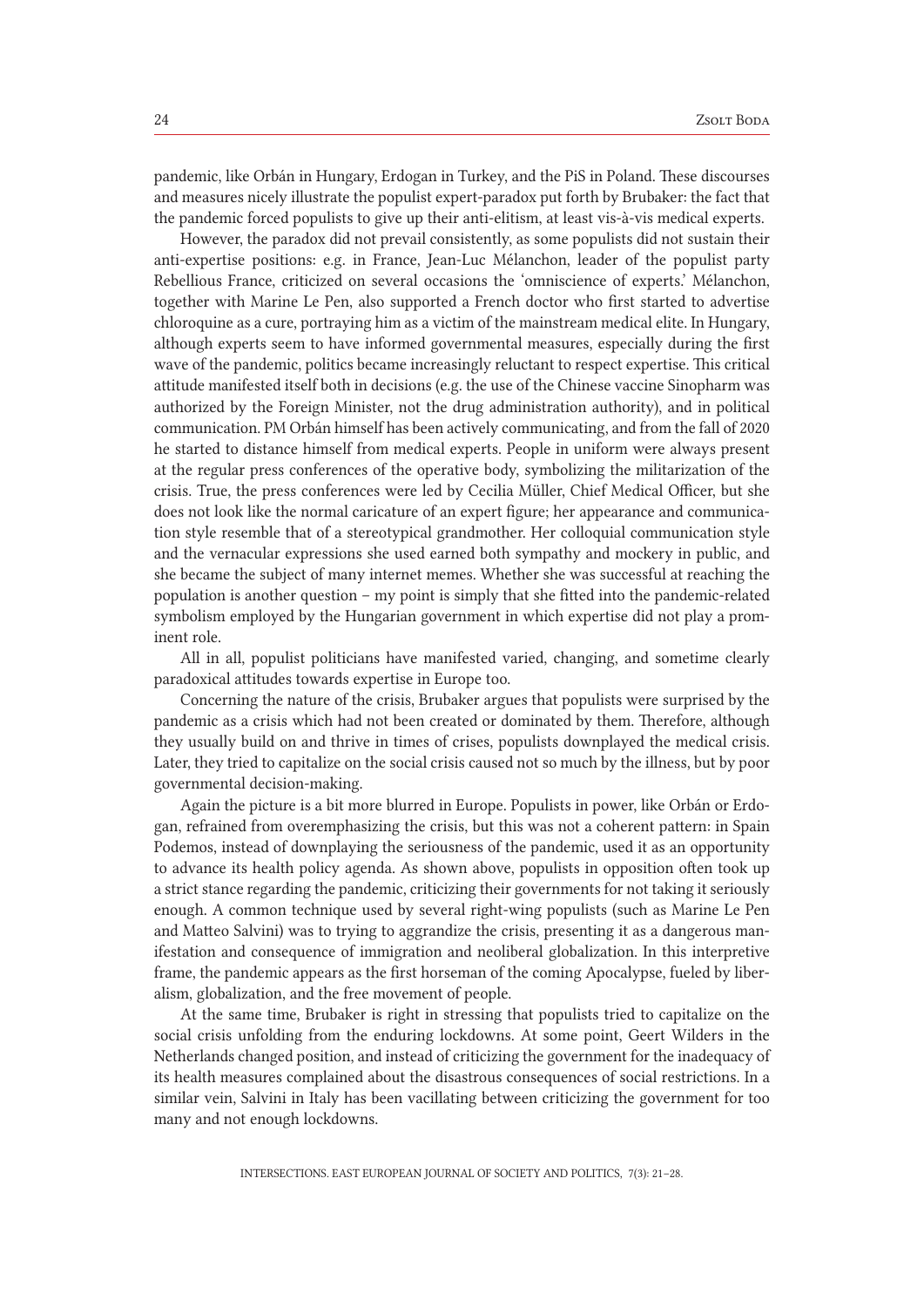Finally, let us look at the problem of protectionism. Brubaker points to the paradox of the usually overprotective populists becoming libertarian when faced with government restrictions on individual freedom. Similar reactions occurred in Europe as well: in France, Mélanchon warned against 'the lockdown of democracy'; in the Netherlands, Wilders and Baudet switched to a more liberal approach as early as in April 2020 and started to criticize the government for the 'unnecessary' lockdown measures. In Spain, the right-wing populist party Vox raised similar concerns, and in Germany AfD attacked the government for being authoritarian.

However, anti-protectionism was selective and focused mostly on internal lockdown regulations. Right-wing populists, like the French National Rally and the German AfD, stressed the need to protect people and the nation; used the pandemic to advance their anti-globalization and anti-Europe arguments; and embraced enthusiastically the closure of borders as a measure they had been advocating for a long time. On the left, and in power, Podemos advanced the nationalization of private hospitals, which can also be interpreted as a protectionist governmental measure.

To sum up: the paradoxes of populism identified by Brubaker in the American context have been present in Europe as well, but perhaps in a more ambiguous way. The anti-expertise stance of populists manifested itself, but it has not become a dominant discourse; populist politicians repeatedly downplayed the severity of the medical crisis and indeed focused more on the social crisis, but we cannot say that they denied the sheer existence of the pandemic; populists have increasingly voiced anti-protectionist opinions, but in other areas they maintained and even stressed their protectionist attitudes. The pandemic did indeed pose a challenge to populism because it is difficult to interpret it in a populist frame – unless one dives deep into lunatic conspiracy theories, which are by definition anti-elite, thus essentially populist.

## 3. The paradoxical nature of populism

However, it is worth recalling that the populist phenomenon is full of paradoxes, ambiguity, and contingencies in any case. The approach most generally used to conceptualize populism – the ideational one – defines it as a "thin-centered ideology" without a clear ideological and programmatic core that expresses a moralizing Manichean worldview and considers society to be separated into two homogeneous and essentially antagonistic groups ('the pure people' and 'the corrupt elite'), and argues that politics should be an expression of the *volonté générale* of the people (Mudde, 2004). That is, populism is a kind of ideology which cannot be located on the widely used map of ideologies, as it can be oriented towards the left or the right. This is why, in Spain, both Podemos and Vox are generally defined as populist parties, despite the fact that their ideologies, policy proposals, and communication styles differ substantially. It is easy to understand why some wonder whether the label is meaningful at all, and why others propose that the term should be used with more caution (e.g. DeCleen & Gylos, 2021).

But the paradoxes and ambiguities of populism do not stop at its uncertain ideological profile. Populism speaks on behalf of the people and criticizes the elite; however, populist movements and parties are typically organized around an influential leader with undisputed authority – as many examples, from Juan Domingo Perón, Charles de Gaulle, to Silvio Berlusconi, Donald Trump, and Viktor Orbán, illustrate. Moreover, these leaders are generally part of the economic, political, or cultural elite – the very same elite about which they raise criticism, play the victim of, or both.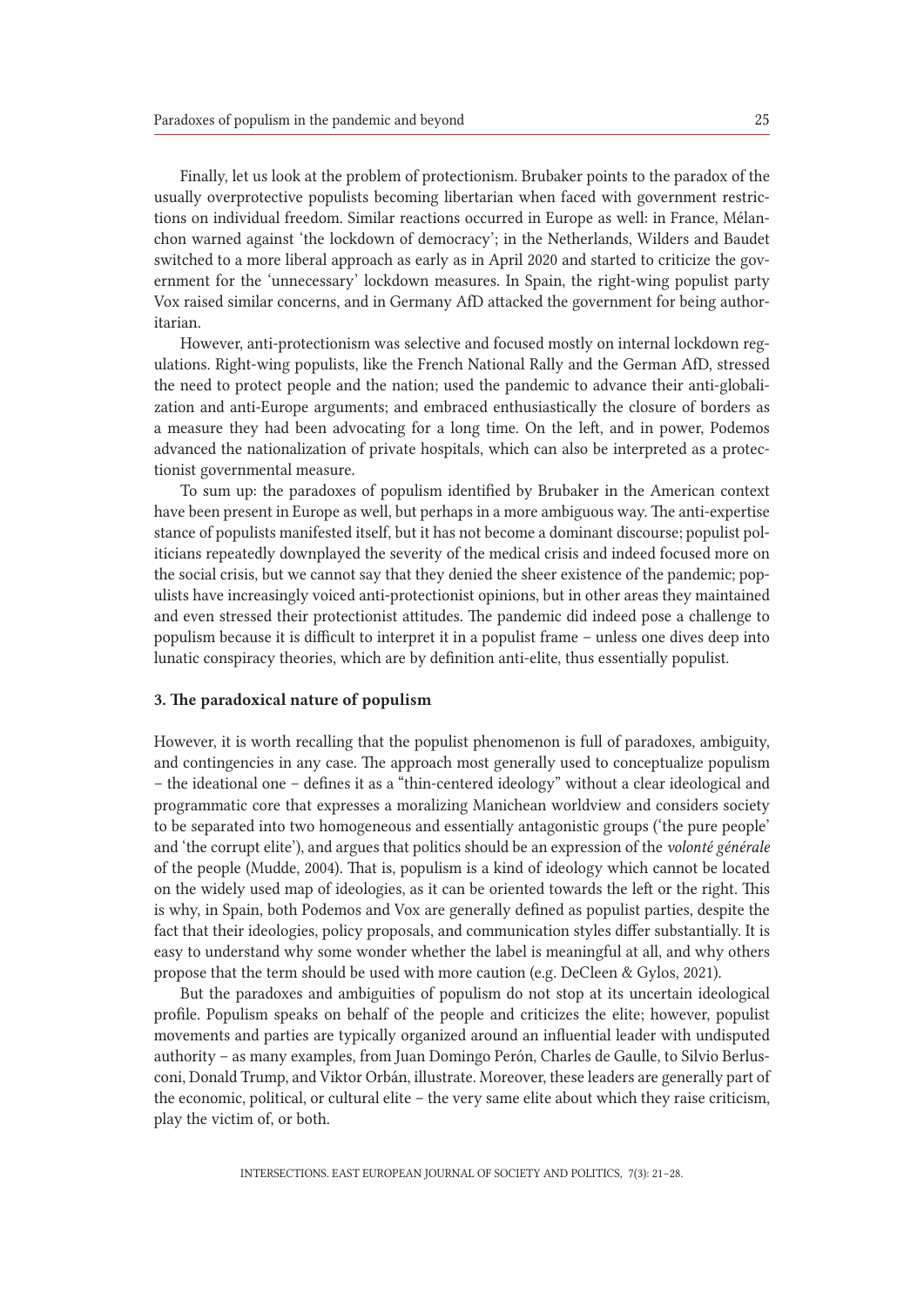Populism also has an ambiguous relationship with democracy. Some argue that populism is a deeply democratic phenomenon because it speaks on behalf of the 'common people' and expresses dissatisfaction with the ruling establishment, norms, and politics. For instance, Canovan (1999) argues that populism is a necessary 'redemptive' face of democracy, and that the 'legitimacy of democracy as a pragmatic system […] always leaves room for populism that accompanies democracy like a shadow' (Canovan, 1999, p. 16). The democratic potential of populism is more than a theoretical claim, as some populist movements – for instance, in Latin America – have indeed strengthened democracy through filling an existing representation gap, while others promote more participative decision-making models, as the Italian Five Stars Movement does. Based on these examples and similar evidence, Mudde and Rowira Kaltwasser (2013) assign some positive democratic effects to populism, chiefly in terms of filling the representation gap, reinvigorating popular rule, and politically mobilizing people.

At the same time, although they criticize representative democracy and generally uphold the case of direct democracy, an analysis of democratic reforms across countries found that populist radical-right parties have not played a leading role in these – to the contrary (Bedock, 2021). Such parties have not achieved – and seldom did they even try – reform of the system of party funding and the institutions of democratic decision making. Conversely, populists in power often support illiberal reforms which erode basic democratic norms, like those of free and fair elections, the division of powers, or media freedom. In fact, it is generally accepted that populism has an antagonistic relationship with the institutional and normative complexity of liberal democracy. First, populism is antithetical to pluralism: while the latter allows or even expects different interests and ideologies to be present in society and politics, the former posits a homogenous people (Mudde, 2004). Therefore, populist politics has a tendency to become exclusionary and intolerant, rejecting any compromise. Second, populist politics is generally based on the direct relationship of the leader with their followers, as well as the direct translation of popular will into decisions. This runs counter to the logic of liberal democracy with its complex institutional machinery (Bartha et al., 2020). Third, the protection of human rights and minority interests clashes with the idea of supreme popular sovereignty advanced by populism (Alston, 2017).

That is, populism has a paradoxical and ambiguous relationship to democracy, and this is reflected in both the political practice of populist political actors and the attitudes of their supporters. While some studies argue that populist voters have stronger authoritarian attitudes (e.g. Dunn, 2015), other studies have found that although people with populist attitudes are dissatisfied with existing democratic practices, they support democracy in general – or at least they do not support it less than the general population does (Zaslove & Meijers, 2021). True, they are also less supportive of some liberal institutions and causes (courts controlling governments, and minority rights), as well as political parties than the rest – however, they uphold very strongly the need for media freedom and direct democracy (referenda).

Finally, let me point to another paradox of populism concerning socio-political polarization. The paradox stems from the contradiction between the populist discourse concerning the unified and homogenous people on one hand, and the polarizing potential of populism on the other.

The roots of populism are manifold, but it seems that social division is among them: there is overwhelming evidence of the role of socio-economic problems, like marginalization, joblessness and inequality, in fueling populist sentiment. Burgoon et al. (2018) argue that positional deprivation and inequality increase support for radical-right populist parties. In the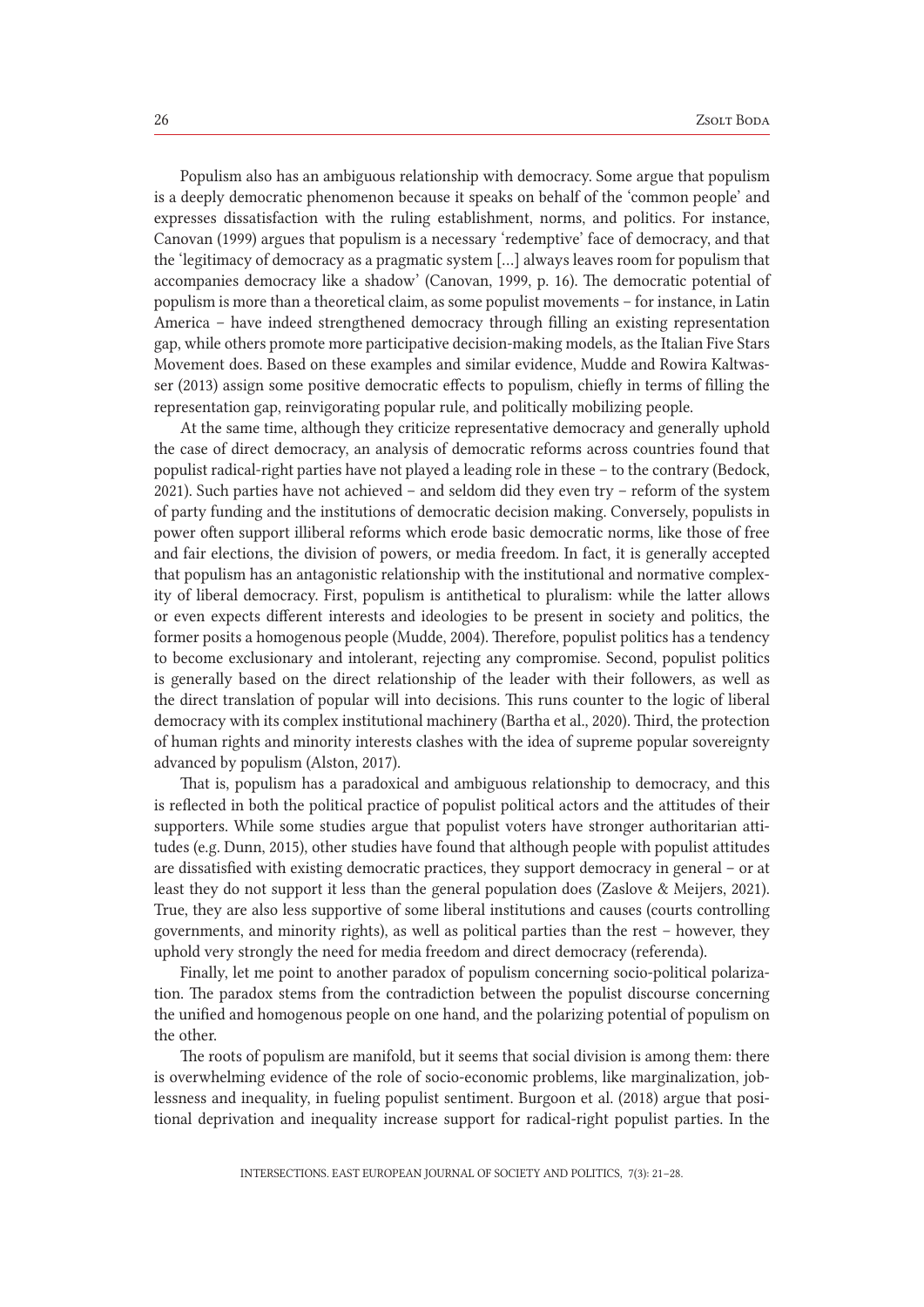DEMOS project<sup>6</sup> we found that a lack of activation policies and the exclusion of a significant proportion of young people from the labor market clearly feed populist attitudes. That is, populism often recommends itself as solution for social division – at least voters perceive it this way. However, there is no systemic evidence that populism can reduce social inequalities; on the contrary, right-wing populism leads to growing income gaps in society (Guriev & Papaioannou, 2020). A dramatic illustration of this point is that during the 2016 US presidential election Donald Trump 'over-performed' most in counties associated with poor health conditions and the highest drug, alcohol, and suicide-related mortality rates – factors strongly linked to economic distress, while his own political program and pledges offered little to those in need.<sup>7</sup>

While populism feeds on social division and talks about a unified and homogenous people, in reality it often increases not only socio-economic but political divides as well, being one of the forces behind polarization (Schulze et al., 2020; Somer et al., 2020) The populist concept of the homogenous people is contrasted with the enemies of the latter: first and foremost, elite groups like old political elites (the 'Washington swamp'), banks, and financial institutions, or the European Union. But supposed internal allies might also be easily targeted by populist politics, conducive to the effective division and polarization of the polity. Venezuela is a clear example of this, where the populism of Chavez caused the extreme political division of the country and led it to the verge of a civil war – and total economic breakdown.

To sum up, the populist phenomenon exhibits a number of paradoxes and ambiguities, including the prominent role of leaders versus its declared people-centrism; its malleable, diverse and blurred ideological profile; its controversial stance vis-à-vis democracy; and its paradoxical relationship with social division and polarization. The paradoxes of populism concerning the pandemic observed and identified by Brubaker are maybe nothing more than the actual and context-related manifestations of populism's inherent controversies and ambiguities. The conclusion might be that we can expect further paradoxes and ambiguities every time populism – with its diverse and ambivalent nature – is confronted with new social problems and challenges. If Mudde (2004) is right, and we are living in a 'populist Zeitgeist,' we can expect populism to be around for a while and to offer frames and discourses for the interpretation of new challenges; but we can also expect these frames and discourses to remain just as controversial and paradoxical as they have been so far.

#### **REFERENCES**

- Alston, P. (2017) The populist challenge to human rights. *Journal of Human Rights Practice, 9*(1), 1–15. https://doi.org/10.1093/jhuman/hux007
- Bartha, A., Boda, Z. & Szikra, D. (2020) When populist leaders govern: Conceptualising populism in policy making. *Politics and Governance*, *8*(3), 71–81. https://doi.org/10.17645/pag. v8i3.2922

<sup>6</sup> See at https://demos-h2020.eu/en/

<sup>7</sup> https://www.economist.com/united-states/2016/11/19/illness-as-indicator and https://www.washingtonpost.com/news/powerpost/paloma/daily-202/2016/12/09/daily-202-trump-over-performed-the-most-incounties-with-the-highest-drug-alcohol-and-suicide-mortality-rates/584a2a59e9b69b7e58e45f2e/?utm\_term=.8639211d5cf4